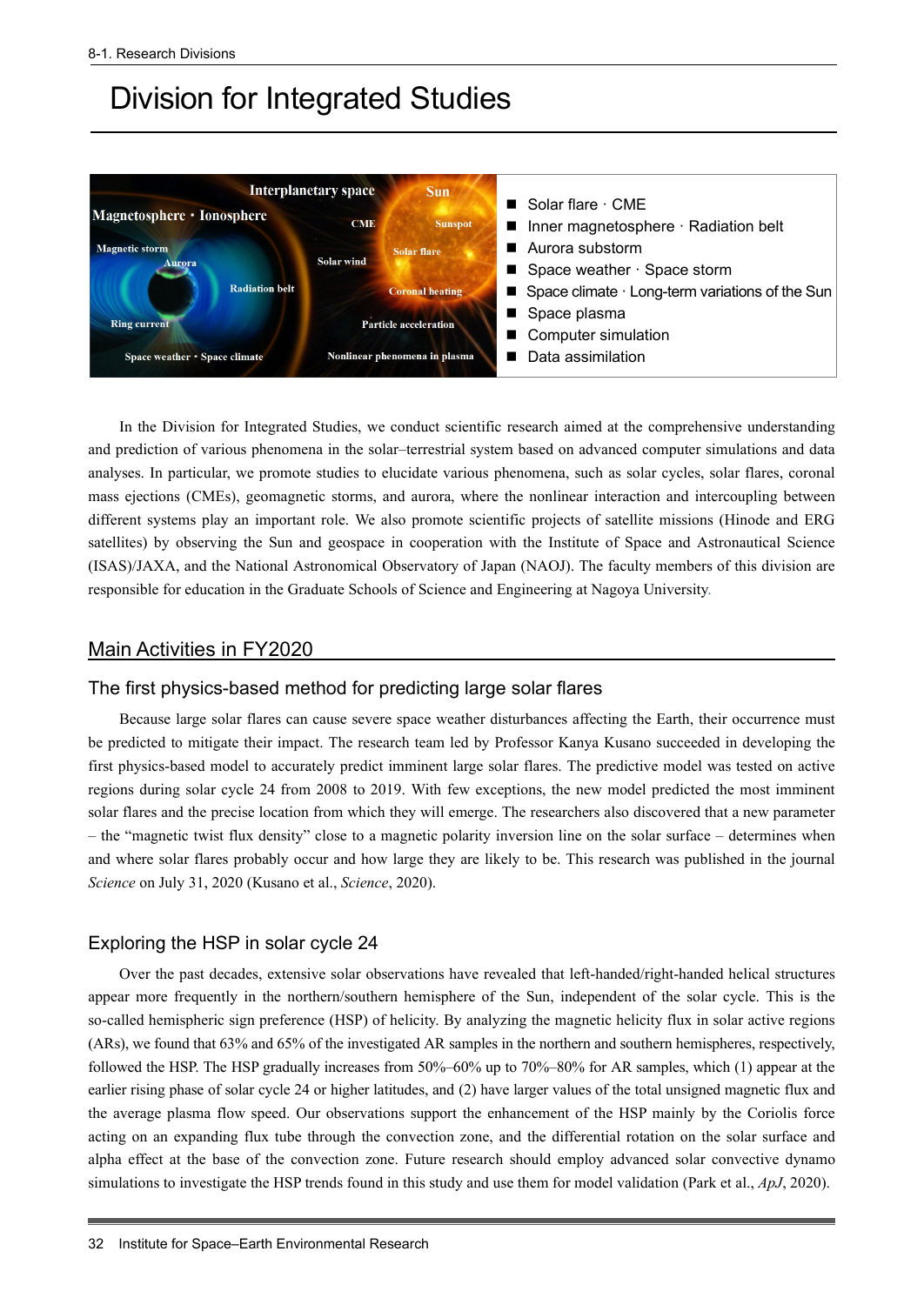## Data-driven MHD simulation of successive solar plasma eruption

To predict solar flares and plasma eruptions with a physical understanding, the magnetic field information from the photosphere (the surface of the Sun) to the corona (the upper plasma atmosphere) is necessary. The photospheric vector magnetic fields were observed in detail, whereas the coronal magnetic fields can not be measured. Many numerical methodologies for inferring coronal magnetic fields have been developed together with an increase in the quality of photospheric magnetic data for decades. In this study, we developed a method of data-driven magnetohydrodynamic (MHD) simulation in which time-series observational data of the photospheric magnetic fields were incorporated in the bottom boundary condition of the MHD simulation. Using this method, the response of the coronal magnetic fields to the temporal evolution of the photospheric magnetic fields was reproduced. We demonstrated the feasibility of the newly developed data-driven method by reproducing successive solar plasma eruptions during an observation (Kaneko et al., *ApJ*, 2021).

#### Solar cycle-related variation in solar differential rotation and meridional flow in solar cycle 24

Predicting the next solar cycle is crucial for space weather studies. So far, we have developed the suface flux transport (SFT) code to predict solar cycle activity and improve the accuracy of the parameters necessary for SFT calculation. We concentrated on obtaining the velocity field, which is a necessary parameter for this model calculation, using satellite observations, and found that the flow in the meridional plane in solar cycle 24 was faster than that in cycle 23 (Imada et al., *Earth, Planets and Space*, 2020).

# Reconstructions of the past solar–terrestrial environments with historical documents and analog records

To assess the long-term variability of solar–terrestrial environments, historical documents and analog records allow us to chronologically extend the insights of modern observations. Therefore, we are working on the quantitative reconstructions of short-term space weather events and long-term solar variability by analyzing their relevant historical records. During this fiscal year, we analyzed the extreme space weather events in October/November 1903 (Hayakawa et al., *ApJL*, 2020c), January 1938 (Hayakawa et al., *ApJ*, 2021b), February/March 1941 (Hayakawa et al., *ApJ*, 2021a), and March 1946 (Hayakawa et al., *MNRAS*, 2020d) to reconstruct their solar surface and temporal evolution and quantitatively evaluated the magnitude of the geomagnetic disturbances. We also analyzed the sunspot group number and solar coronal structure for long-term solar variability and contrasted the Maunder Minimum and Dalton Minimum (Hayakawa et al., *ApJ*, 2020b; Hayakawa et al., *ApJ*, 2020e; Hayakawa et al., *MNRAS*, 2020f; Silverman and Hayakawa, *JSWSC*, 2021).

#### Relativistic electron microbursts as high-energy tail of PsA electrons

We showed that subrelativistic/relativistic electron microbursts form the high-energy tail of a pulsating aurora (PsA). Whistler-mode chorus waves that propagate along the magnetic field lines at high latitudes cause precipitation bursts of electrons with a wide energy range from a few keV to several MeV (relativistic microbursts). The rising tone elements of chorus waves cause individual microbursts of subrelativistic/relativistic electrons and PsA internal modulation at a frequency of a few hertz. The chorus bursts for a few seconds, causing the microburst trains of subrelativistic/relativistic electrons and the main PsA pulsations. Our simulation studies demonstrated that both PsA and relativistic electron microbursts originated simultaneously from pitch angle scattering by chorus wave–particle interactions along the field line (Miyoshi et al., *GRL*, 2020).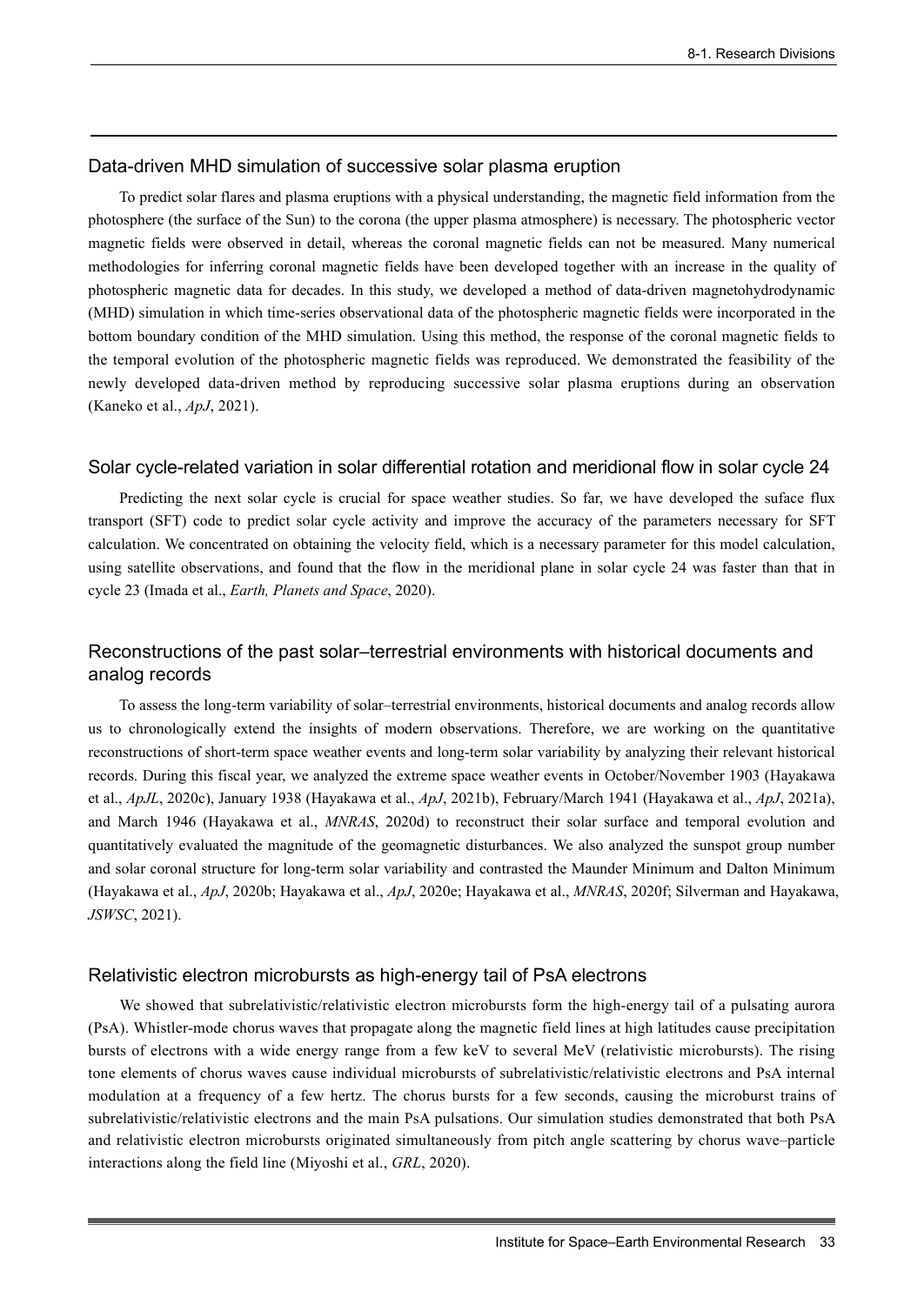# Very high altitude auroral acceleration region captured by Arase-THEMIS/ASI conjugate observation

We found a very high altitude auroral acceleration region extending beyond 30000 km altitude using comprehensive particle and field observations (including a high-angular resolution electron detector LEP-e) with the Arase satellite and a THEMIS ground-based imager. This finding challenges the conventional view in which the auroral electron is mostly accelerated at altitudes of a few thousand kilometers, and brings new mysteries of auroral emission mechanisms. Understanding the detailed properties of the very high altitude auroral acceleration region is crucial for following the processes of discrete auroral emission on other planets and electron acceleration on extraterrestrial magnetospheres such as pulsars (Imajo et al., *Scientific reports*, 2021).

# Effects of the IMF By on ring current asymmetry under southward IMF Bz conditions observed at ground magnetic stations: Case studies

The ring current is asymmetric during the main phase of a geomagnetic storm. In this study, we evaluated the role of the IMF By on the asymmetry of the ring current during the main phase of geomagnetic storms. To evaluate the ring current asymmetry, the mean H variations were calculated using 31 ground magnetic stations over magnetic latitudes of 9–45°. Further, the magnetic local time (MLT) variations in the H-component at these stations regarding the mean H were investigated for three cases of geomagnetic storms with varying southward interplanetary magnetic field (IMF) Bz and IMF By conditions. The primary role of IMF Bz on the asymmetry of the ring current was observed. For the first time, this study examined the additional role of IMF By in influencing the MLT distribution of the ring current at ground magnetic stations. Under southward IMF Bz conditions, based on the Super Dual Auroral Radar Network (SuperDARN) and the Active Magnetosphere and Planetary Electrodynamics Response Experiment (AMPERE) observations, IMF By altered the MLT distribution of the ring current under suitable conditions. The timescales of the IMF By also play a very important role in determining the asymmetry of the ring current. Under a steady convection state, the IMF By could rotate the convection cells based on its polarity, which changed the MLT distribution of the ring current observed at low-latitude ground stations. Thus, this study highlights the important role of IMF By on the asymmetric MLT distribution of the ring current under the southward IMF Bz (Kumar et al., *JGR*, 2020).

## Tracking the source of the near-Earth plasma sheet

Recent research has used Arase data to determine how the composition of the plasma sheet changes during a storm. The contributions of ionospheric and solar wind to the magnetosphere can be determined by their composition. While both sources contain significant  $H^+$  ions, the heavy ion species from the ionospheric source are generally singly ionized, whereas the solar wind heavy ions are highly ionized. Using composition data from multiple satellites, we tracked how the source of the plasma sheet changed during a storm. An initial study using Active Magnetospheric Particle Tracer Explorers (AMPTE)/Charge-Energy-Mass Spectrometer (CHEM) data, a dataset that included the full charge state distributions of major species, showed that the transition could occur quite sharply during storms, with the ionospheric contribution becoming dominant during the main storm phase (Kistler, 2020). However, during the AMPTE period, there were no continuous measurements of the upstream solar wind, and thus both the simultaneous solar wind composition and the driving solar wind and IMF parameters were not known. Using the LEPi and MEPi instruments on Arase, we used the  $He^{++}/H^+$  ratio compared to that in the solar wind to determine the solar wind contribution. This allowed the determination of the ionospheric contribution to the  $H<sup>+</sup>$  population to measure the full ionospheric contribution. When the IMF turned southward during the main storm phase, the dominant source of the hot plasma sheet became ionospheric. This composition change explained why the storm-time ring current also had a high ionospheric contribution (Kistler, *GRL*, 2020).